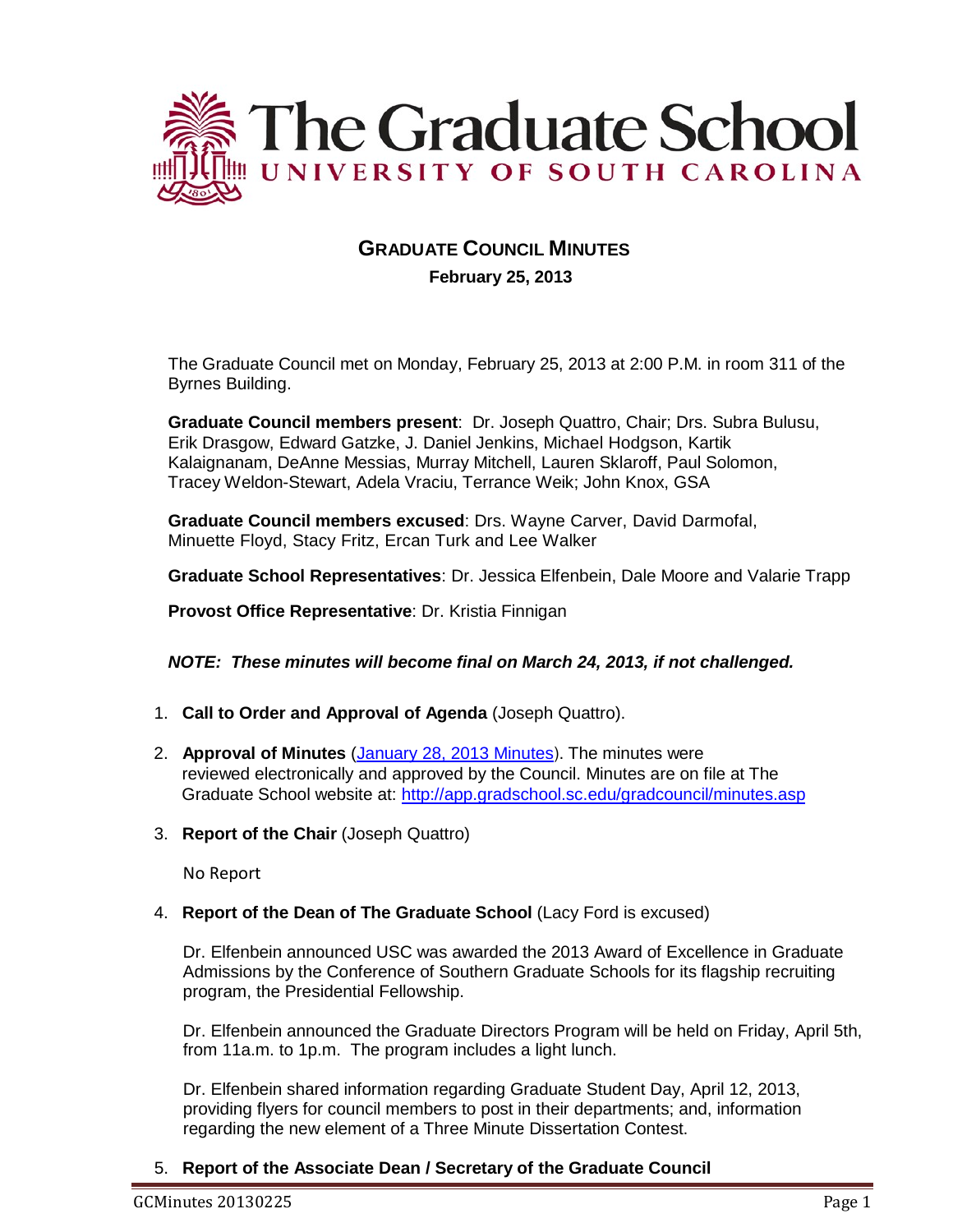### (Murray Mitchell)

Dr. Mitchell reported the Academic Policies and Procedures request to further research information regarding Military tuition. There is an undergraduate resident tuition rate of \$5044.00 per semester; the active duty military tuition is \$2946.00. This research is ongoing with respect to a graduate equivalent military tuition rate. At present, active military qualify for the "in state" rate. Efforts are underway for extending the same opportunity to spouse and family members. We are also exploring the potential for an active military rate at the graduate level.

Dr. Mitchell addressed Graduate Assistant tuition supplements. Students are interested in what, if any, tuition supplement they will receive upon acceptance into a graduate program. Information about the supplement is not provided in the "congratulatory" letter they receive when accepted into a graduate program. Communication regarding tuition supplements and assistantships come directly from departments. Students who are hired as graduate assistants qualify for a health insurance abatement. There are some changes to how tuition payments can be made as a result of the shift to Banner and One Carolina. More information will be provided as it becomes available from the Office of Fellowships and Scholarships. The Graduate School does not create rules governing how tuition supplements are paid—we will do our best to help answer related questions as the information becomes available to us.

Dr. Mitchell broached problems that may arise regarding graduation dates (i.e.: coding for instate tuition) informing council that, although The Graduate School has no authority, the issue is being addressed by Dennis Pruitt and discovered by "others" as we go. He advised that the Financial Aid and Scholars Programs are offering two informational sessions. The first session is Tuesday, March 12th, at 9:3a in 315 RHUU; and, the second is Thursday, March 21st, at 2p in 315 RHUU. Those who are processing paperwork for tuition supplements have received memo's regarding this information. He encouraged council members and/or their representatives to make the effort to be at one or both of the meetings so their concerns will be heard, and their questions answered.

Dr. Mitchell announced the Electronic Thesis and Dissertation formatting assistance has a calendar (below). Information has been sent to various departments for doctoral and masters students, so they will have first opportunity to address questions to a Graduate School Program Coordinator. The session will be opened to others, as well.

Dr. Mitchell informed council that Zac Lukemire has developed ETD resources, including templates, for students to download so they can better focus on the content of their work rather than the formatting of the document. The Electronic Thesis and Dissertation Formatting Workshops Calendar is provided below:

# University of South Carolina

Electronic Thesis and Dissertation Formatting Workshops Calendar

Students who intend to graduate in 2013 are strongly encouraged to attend the Thesis and Dissertation Formatting Workshops offered by The Graduate School during the Spring 2013 semester. Please find your degree and department from the list below to learn when and where a workshop will be open to you. In order to attend, you will need to register by visiting the Thomas [Cooper Library Workshops page](http://guides.library.sc.edu/content.php?pid=350378&sid=2866968) and selecting the appropriate date and time from the calendar. Space is limited, and students will be admitted on a first-come, first-served basis. If you have any questions, please email Zach Lukemire at [lukemire@mailbox.sc.edu.](mailto:lukemire@mailbox.sc.edu)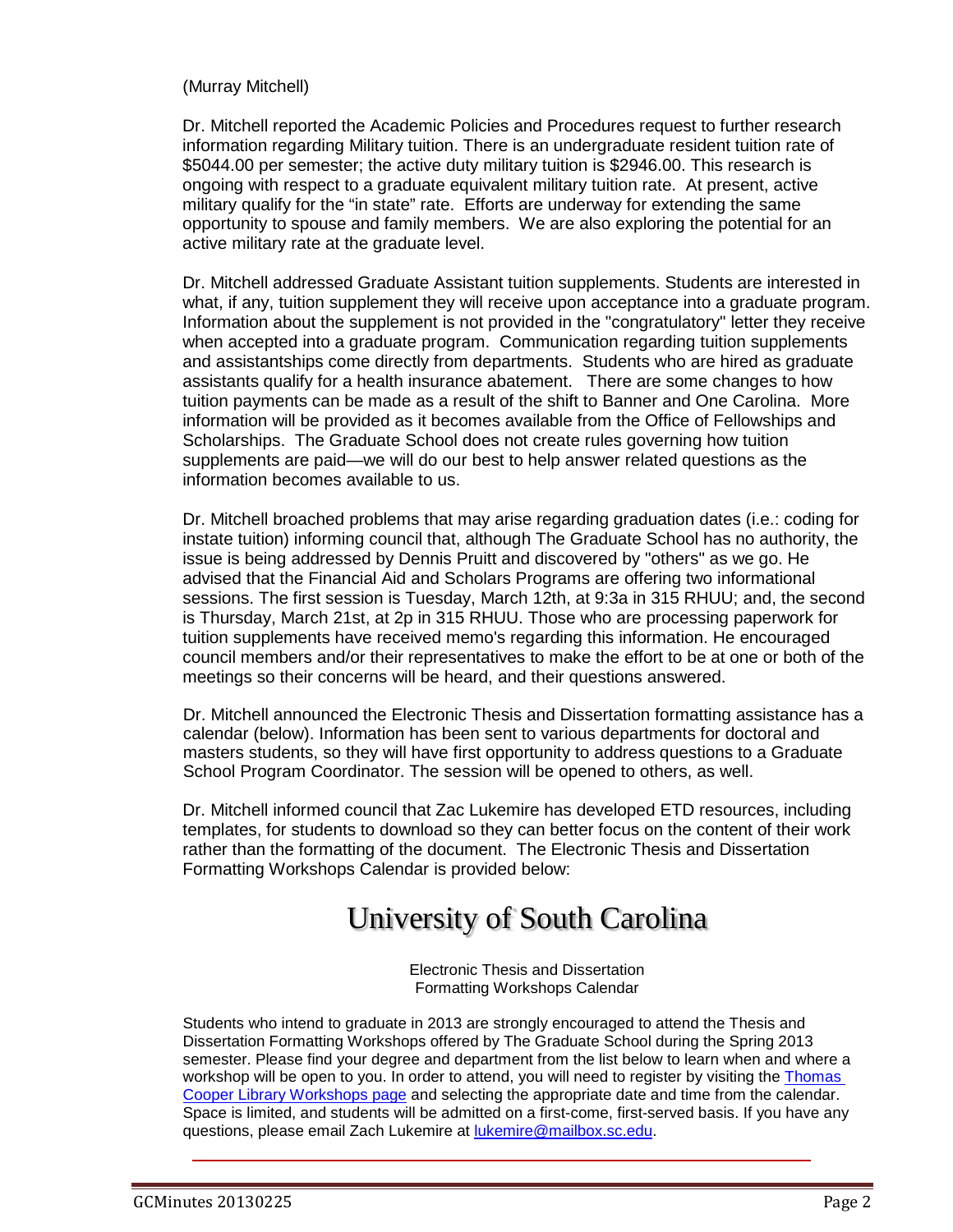For: Master's students in Nursing, Biology, Chemistry, Geology, Earth & Environmental Resource Management, Marine Science, Math, Physics, and Statistics. Date: Thursday, February 21, 2013. Time: 11:00 AM. Location: Thomas Cooper Library, Room 412. For: Doctoral students in Nursing, Biology, Chemistry, Geology, Earth & Environmental Resource Management, Marine Science, Math, Physics, and Statistics.

Date: Thursday, February 21, 2013. Time: 1:00 PM. Location: Thomas Cooper Library, Level 1 Multimedia classroom.

For: Master's students in Anthropology, Comparative Literature, Criminology and Criminal Justice, French, Geography, German, Historical Archaeology & Cultural Resources Management, History, International Studies, Linguistics, Museum Management, Philosophy, Political Science, Public Administration, Public History, Spanish, Theatre, and Visual Anthropology.

Date: Time:

Location:

For: Doctoral students in Anthropology, Comparative Literature, Criminology and Criminal Justice, French, Geography, German, Historical Archaeology & Cultural Resources Management, History, International Studies, Linguistics, Museum Management, Philosophy, Political Science, Public Administration, Public History, Spanish, Theatre, and Visual Anthropology.

Date: Time:

Location:

For: Master's students in Exercise Science, Environmental Science, Epidemiology, Biostatistics, and Health Promotion, Education, & Behavior.

Date: Thursday, February 28, 2013.

Time: 10:00 AM.

Location: Thomas Cooper Library, Room 412.

For: Doctoral students in Communication Sciences & Disorders, Exercise Science, Health Services Policy & Management, Environmental Science, Epidemiology, Biostatistics, and Health Promotion, Education, & Behavior. Date: Thursday, February 28, 2013.

Time: 11:45 AM.

Location: Thomas Cooper Library, Room 412.

For: Master's students in Economics and Journalism. Date: Wednesday, March 6, 2013. Time: 2:00 PM. Location: Thomas Cooper Library, Room 412.

For: Doctoral students in Business, Economics, Library & Information Science, and Mass Communications. Date: Wednesday, March 6, 2013. Time: 12:00 PM. Location: Thomas Cooper Library, Room 412.

For: Master's students in Art Education, Art History, Art Studio, Media Arts, English, Creative Writing, Clinical Community Psychology, Experimental Psychology, School Psychology, and Sociology.

Date: Thursday, March 7, 2013.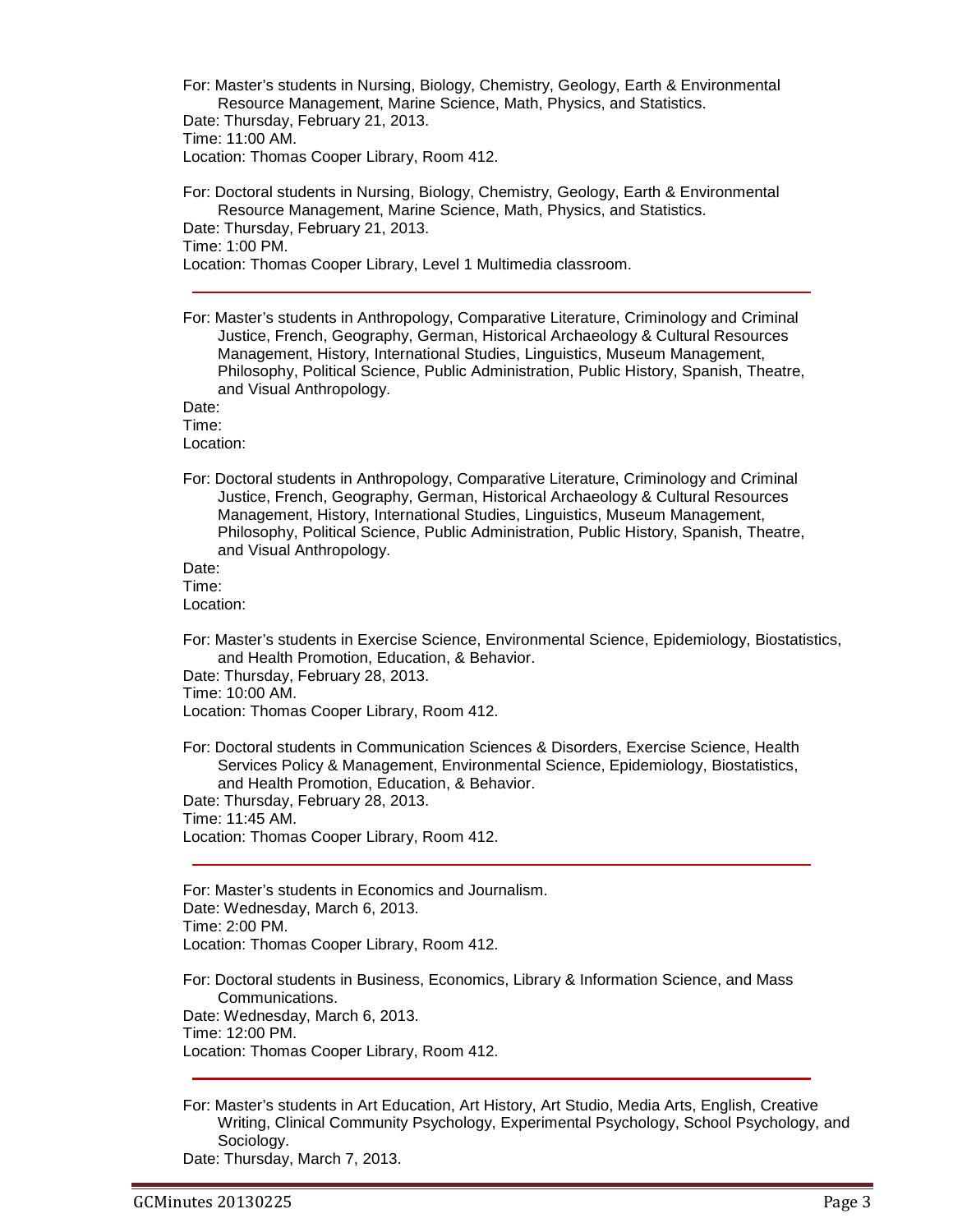Time: 11:00 AM. Location: Thomas Cooper Library, Level 1 Multimedia classroom.

For: Doctoral students in Art Education, Art History, Art Studio, Media Arts, English, Creative Writing, Clinical Community Psychology, Experimental Psychology, School Psychology, and Sociology. Date: Thursday, March 7, 2013. Time: 1:00 PM. Location: Thomas Cooper Library, Level 3 Multimedia classroom.

For: Master's students in Education. Date: Wednesday, March 20, 2013. Time: 1:00 PM.

Location: Thomas Cooper Library, Level 3 Multimedia classroom.

For: Doctoral students in Education. Date: Wednesday, March 20, 2013. Time: 3:00 PM. Location: Thomas Cooper Library, Room 412.

For: Master's students in the School of Music, School of Medicine, and College of Social Work. Date: Thursday, March 21, 2013. Time: 11:00 AM. Location: Thomas Cooper Library, Level 3 Multimedia classroom.

For: Doctoral students in the School of Music, School of Medicine, and College of Social Work. Date: Thursday, March 21, 2013. Time: 12:45 PM. Location: Thomas Cooper Library, Room 412.

### 6. **Report of the Graduate Student Association Representative** (John Knox)

No Report

7. **Report of the Academic Policy and Practices Committee** (Paul Solomon)

No Report

8. **Report of the Committee on 500/600 Level Courses, Distance Education and Special Courses** (Murray Mitchell)

> **Distance Education Delivery and Special Topics Course**  [SLIS J 797 'Tweens, Teens and Technology](http://gradschool.sc.edu/facstaff/gradcouncil/2012/SLIS%20J%20797%20) (3)

**New Course Proposal and Distance Education Delivery** STAT 600

**Schedule Exception Request, Off-Campus Delivery Approval and Special Topics Course Approval** [JOUR 790 E Mgt Funct Engr Comm](http://gradschool.sc.edu/facstaff/gradcouncil/2012/JOUR%20790%20E%20Management%20Function%20for%20Engineering%20Communicators%20STC%20DED%20SER_Redacted.pdf) (3)

Dr. Mitchell identified that some minor revisions to the JOUR 790 E syllabus were being addressed and that he was working with Professor Grant, to have this course approved in time for delivery to a semester beginning March 19, 2013.

9. **Fellowships and Scholarships Committee** (Wayne Carver is excused)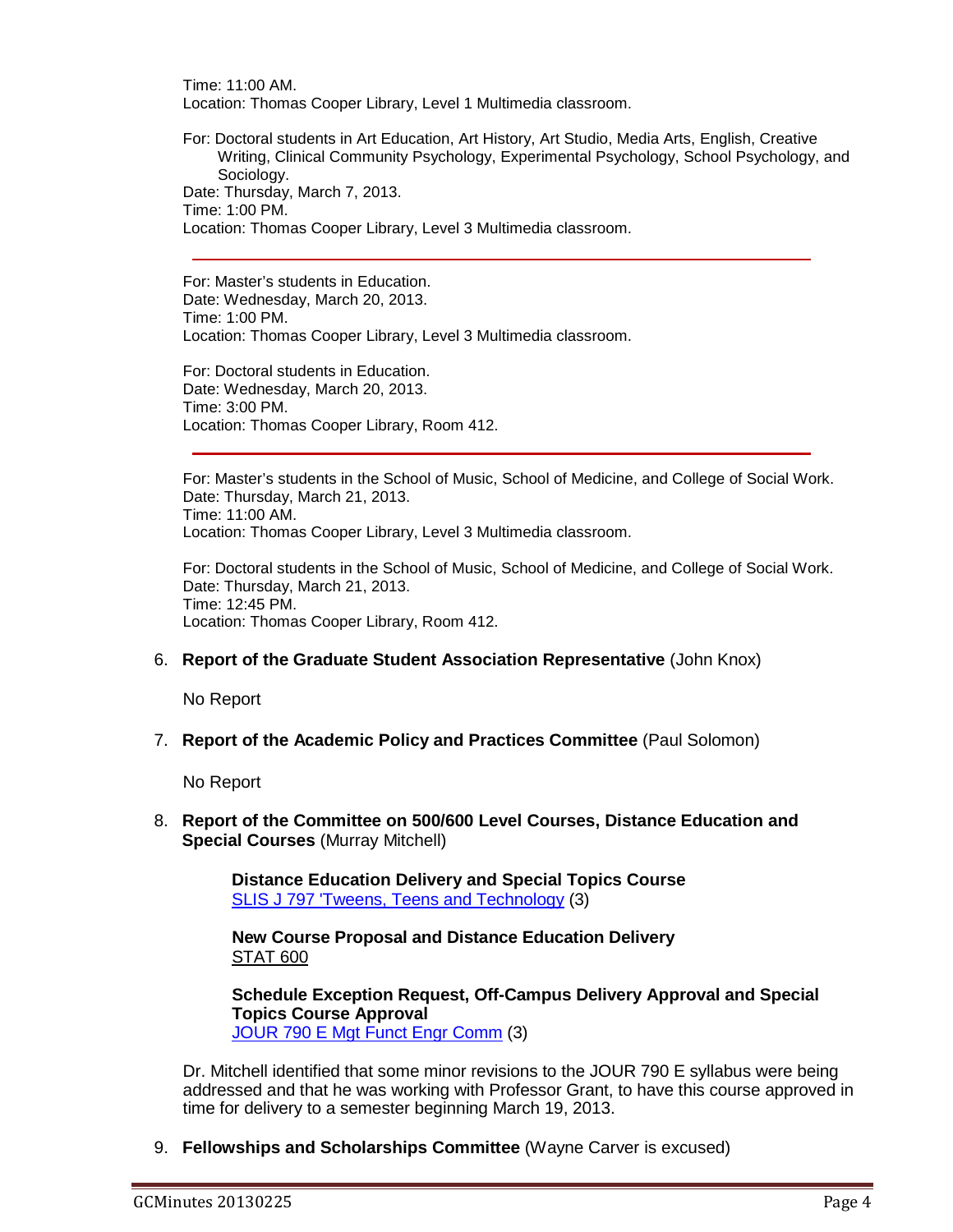Dr. Elfenbein announced the last deadline, round three, for Presidential Fellowships and Scholarships is Friday, March 1st, 2013. She added March 1st is also the deadline for Trustee Fellowships which are not recurring and do not require participation in seminars but which do have specific qualifications. She encouraged council members to take a look at these recruiting fellowships for potential students.

Dr. Elfenbein announced the new hire of Wright Culpepper as Assistant Director of Recruitment, Data and Special Events. She added that Friday, March 1st, is the deadline for students to apply for participation in Graduate Student Day. She asked that council members take the time to see the 3MT on line.

Please, find the link to the 2011 3MT People's Choice Award winner below.

<http://www.youtube.com/watch?v=LeKuX4LwllQ>

Dr. Elfenbein shared that The Graduate School will introduce a new Graduate Student Day logo designed by the USC student winner of the T-Shirt Design Contest.

10. **Report of the Science, Math, and Related Professional Program Committee** (Edward Gatzke)

### **COLLEGE OF ARTS AND SCIENCES**

### *College of Engineering and Computing*

**New Course Proposal/Distance Education Delivery APPROVED** [EMCH 770 Predictive Modeling: Combining Experiments with Computations \(](http://gradschool.sc.edu/facstaff/gradcouncil/2012/EMCH%20770%20Predictive%20Modeling%20Combining%20Experiments%20with%20Computations%20NCP%20DED_Redacted.pdf)3) Experimental and computational uncertainties; combining experiments with computations to obtain "best-estimate" results with reduced uncertainties; predictive modeling

[Effective Term: Fall 2013]

### **Discussion regarding a proposal from Nursing to remove the GRE for admission decisions:**

Discussion began concerning the long standing requirement of the GRE for admissions. Dale Moore discussed the potential of GRE bias and expressed his concerns about removing GRE requirements from admissions requirements based only on a Bulletin change. He shared that former dean Gordon Smith challenged the wisdom of publishing minimum admissions criteria and recommended publishing admissions profiles.

Dr. Elfenbein suggested that she query members of the Council of Graduate Schools regarding comparable policies regarding the use of test scores for admission decisions before any changes be considered.

Mr. Moore added the only Graduate School admissions criteria published in the bulletin is TOEFL. Mr. Moore identified that there is no graduate school policy that says you must have an admissions test.

Dr. Quattro asked if students without the qualifying tests would be eligible for scholarships and fellowships which require GRE scores. The answer is "no".

Mr. Moore acknowledged that there are certainly exceptions of accepting GRE, GMAT or TOEFFL; but, generally speaking, doctoral programs rarely grant GRE exceptions.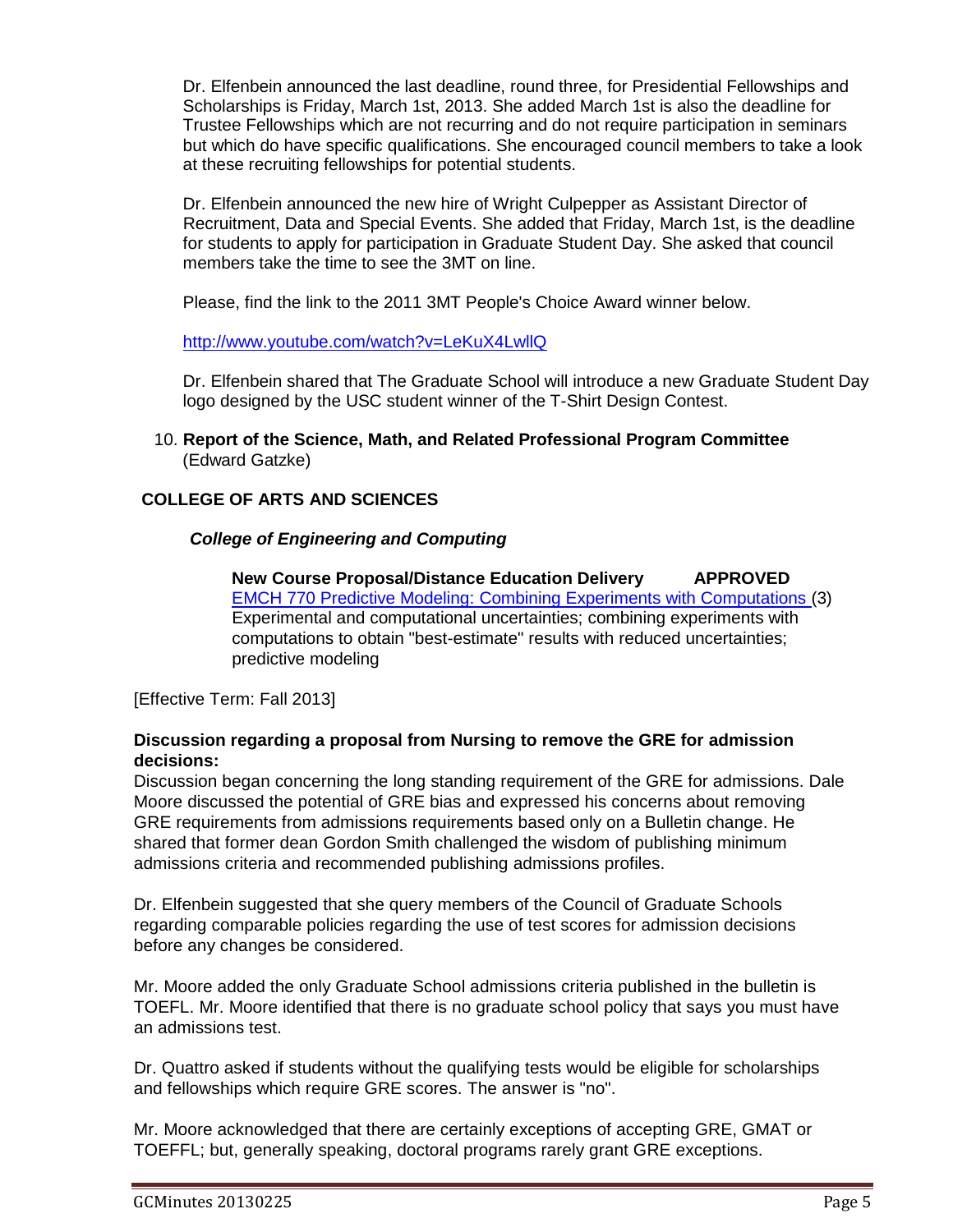Dr. Mitchell accessed the Graduate Admissions webpage, [http://www.sc.edu/applytousc/ ,](http://www.sc.edu/applytousc/) for the council members.

Mr. Moore voiced concerns about making Bulletin decisions about admissions criteria without more information and discussion; especially, regarding PhD programs.

Dr. Burgess pointed out that the proposal from Nursing is not for the PhD program; but, the DNP program. She stressed that the applicants bring portfolios showing their certifications, license levels and clinical expertise which, in combination, is a stronger indicator of the success their department will have with a particular student.

Dr. Gatzke asked Drs. Culley and Burgess to explain their motivation for dropping the GRE.

Dr. Culley responded that her department began extensive literature research two years ago and there is little evidence of a correlation between a student's success in a program and his/her GRE scores. In order to pick the best students, and the evidence shows the GRE is not a valuable tool of judging potential success in the DNP program, they would conclude that the GRE should be dropped from their criteria. They have discovered in their research that a stronger predictor is the GPA, undergraduate and graduate.

Dr. Culley stated they have added a first criterion as GPA, and a second criterion based on LOR, with weight added to the recommender; and, a written sample as the third criterion.

Dr. Quattro asked if they have been doing this for two years.

Dr. Burgess responded, no. The information on the initial sentence is incorrect in the Justification form; but, they have been working towards approval on this process for the past two years.

Dr. Weldon-Stewart questioned, why, when the requested changes affect admissions criteria, they are requesting approval of a Bulletin Change. She asked for clarification.

Dr. Gatzke explained that Nursing has their criteria posted in their bulletin.

Dr. Mitchell highlighted the questionable "two year" statement on the projection screen in the tracking charts Justification form for council members to address—this was the misstatement to which Dr. Burgess noted incorrect phrasing. Instead, the admissions committee for the DNP program has been working to develop their criteria for admissions for the past two years.

Dr. Quattro asked for clarification regarding the statement that the GRE is a "strong predictor in the PhD program but not in the other (DNP) program".

Dr. Culley responded that the research does not correlate well, even for the PhD program. She offered to provide the evidence, in time, to the Graduate Council for future reference. She stressed that the clinical components outweigh a GRE score in "weeding out" student applications.

Mr. Moore added that he is not suggesting admissions criteria "do away" with the GRE and cautioned the council about approving the elimination of an important admission criteria based on a simple Bulletin Change.

Dr. Mitchell suggested that the Justification form reflect the information shared by Drs. Culley and Burgess with council members for future admissions criteria proposals.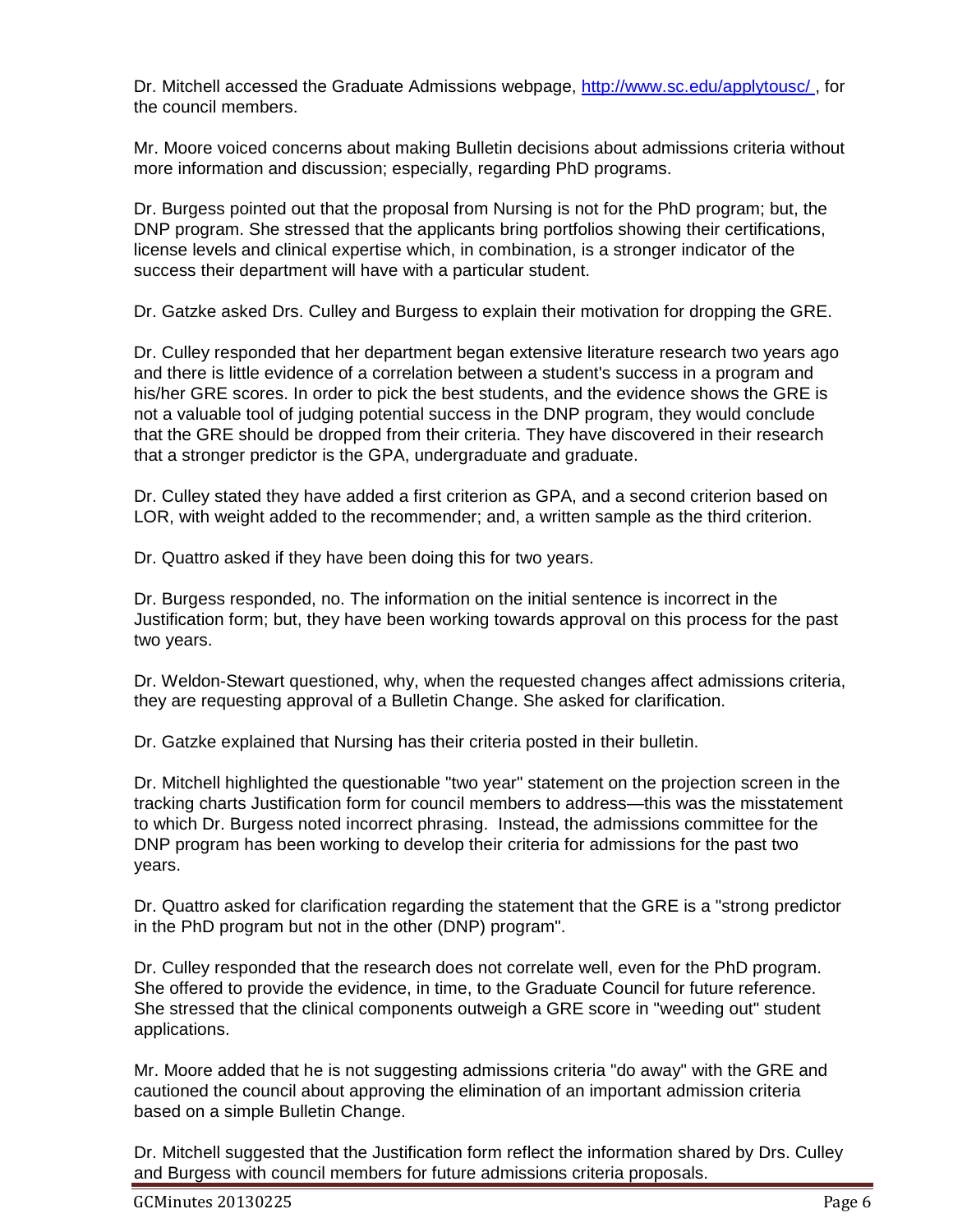The Graduate Council voted and approved the DNP Bulletin Change below.

### *College of Nursing*

### **Bulletin Change APPROVED**

### **FROM**: [Doctor of Nursing Practice](http://gradschool.sc.edu/facstaff/gradcouncil/2012/NURS%20Doctor%20of%20Nursing%20Practice%20BCH%20u20130214_Redacted.pdf) (33)

Admission requirements for students with a B.S.N. or a master's degree in nursing:

1. A B.S.N. or master's degree in nursing from a program that is nationally accredited;

2. General GRE verbal and quantitative scores (The mean GRE score for recently admitted students was 450 verbal and 541 quantitative.);

3. Current authorization to practice as SC Registered Nurse or possession of an unencumbered license in the state in which clinical practice will occur;

4. Transcripts of all previous college studies (The mean GPA for recently admitted students was 3.57.);

5. Completed application to The Graduate School with the College of Nursing supplement;

6. Three references written by doctorally prepared nurses who are able to evaluate the academic potential of the candidate;

7. An admission interview;

8. Evidence of writing competence, which will be evaluated through the candidate's prepared written statement submitted with the application, as well as by written response to an essay question given during the admissions interview;

9. Applicants with a master's degree in nursing must be certified as an advanced practice nurse or hold a master's degree in nursing administration;

10. Applicants with a master's degree in nursing must present a professional portfolio of knowledge, skills, and expertise acquired through education and experience to include documentation of RN licensure or unencumbered license in the state in which clinical practice will occur, documentation of advance practice certification, and an official letter from master's program documenting number of clinical hours completed.

### **TO:** [Doctor of Nursing Practice](http://gradschool.sc.edu/facstaff/gradcouncil/2012/NURS%20Doctor%20of%20Nursing%20Practice%20BCH%20u20130214_Redacted.pdf) (33)

Admission requirements for students with a B.S.N. or a master's degree in nursing:

1. A B.S.N. or master's degree in nursing from a program that is nationally accredited;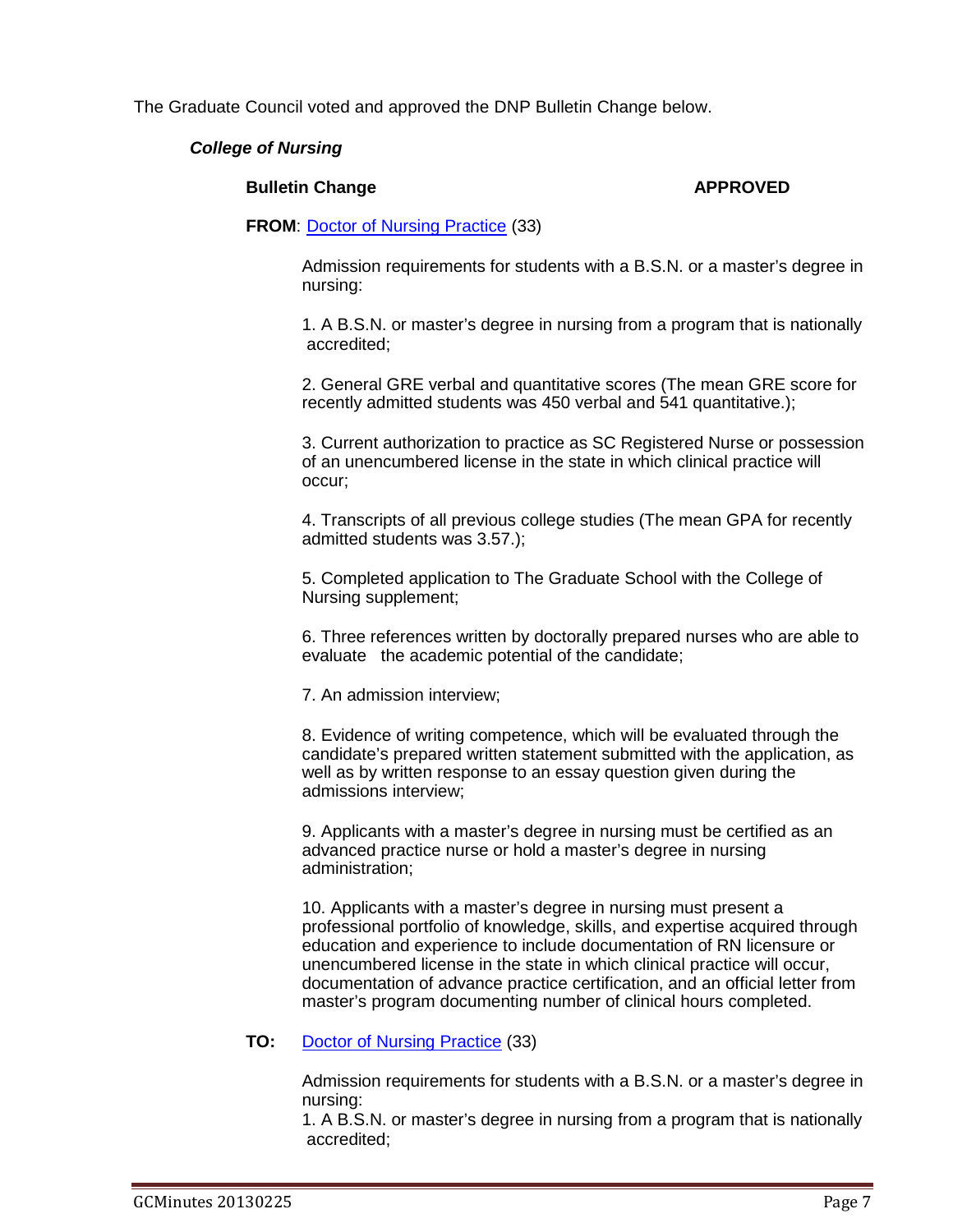2. Current authorization to practice as a SC Registered Nurse or possession of an unencumbered license in the state in which clinical practice will occur;

3. Transcripts of all previous college studies. Grade point average criteria (50% weighted). (The mean GPA for recently admitted students was 3.57);

4. Completed application to The Graduate School with the College of Nursing supplement;

6. An admission interview with writing sample (30% weighted);

5. Three references written by doctorally prepared nurses who are able to evaluate the academic potential of the candidate; Letters of reference (20% weighted);

7. Evidence of writing competence, which will be evaluated through the candidate's prepared written statement submitted with the application, as well as by written response to an essay question given during the admissions interview.

8. Applicants with a master's degree in nursing must be certified as an advanced practice nurse or hold a master's degree in nursing administration;

9. Applicants with a master's degree in nursing must present a professional portfolio of knowledge, skills, and expertise acquired through education and experience to include documentation of RN licensure or unencumbered license in the state in which clinical practice will occur, documentation of advance practice certification, and an official letter from master's program documenting number of clinical hours completed.

[Effective Term: Fall 2013]

### **Course Change Proposal <b>APPROVED**

Changes to course title and description

### **FROM:** [PHYS 703 Electromagnetic Theory I](http://gradschool.sc.edu/facstaff/gradcouncil/2012/PHYS%20703%20Electromagnetic%20Theory%20I%20CCP%20u20130214.pdf) (3)

Development of Maxwell's equations; boundary value problems; radiation theory.

**TO**: PHYS 703 Classical Field Theory I (3) Development of classical fields; Maxwell's equations; boundary value problems; radiation theory.

[Effective Term: Fall 2013]

**Bulletin Change APPROVED** Change course title

### **FROM**: [PHYS 704 Electromagnetic Theory II](http://gradschool.sc.edu/facstaff/gradcouncil/2012/PHYS%20704%20Electromagnetic%20Theory%20II%20CCP%20u20130214.pdf) (3)

**TO**: PHYS 704 Classical Field Theory II (3)

[Effective Term: Fall 2013]

**Course Change Proposal APPROVED**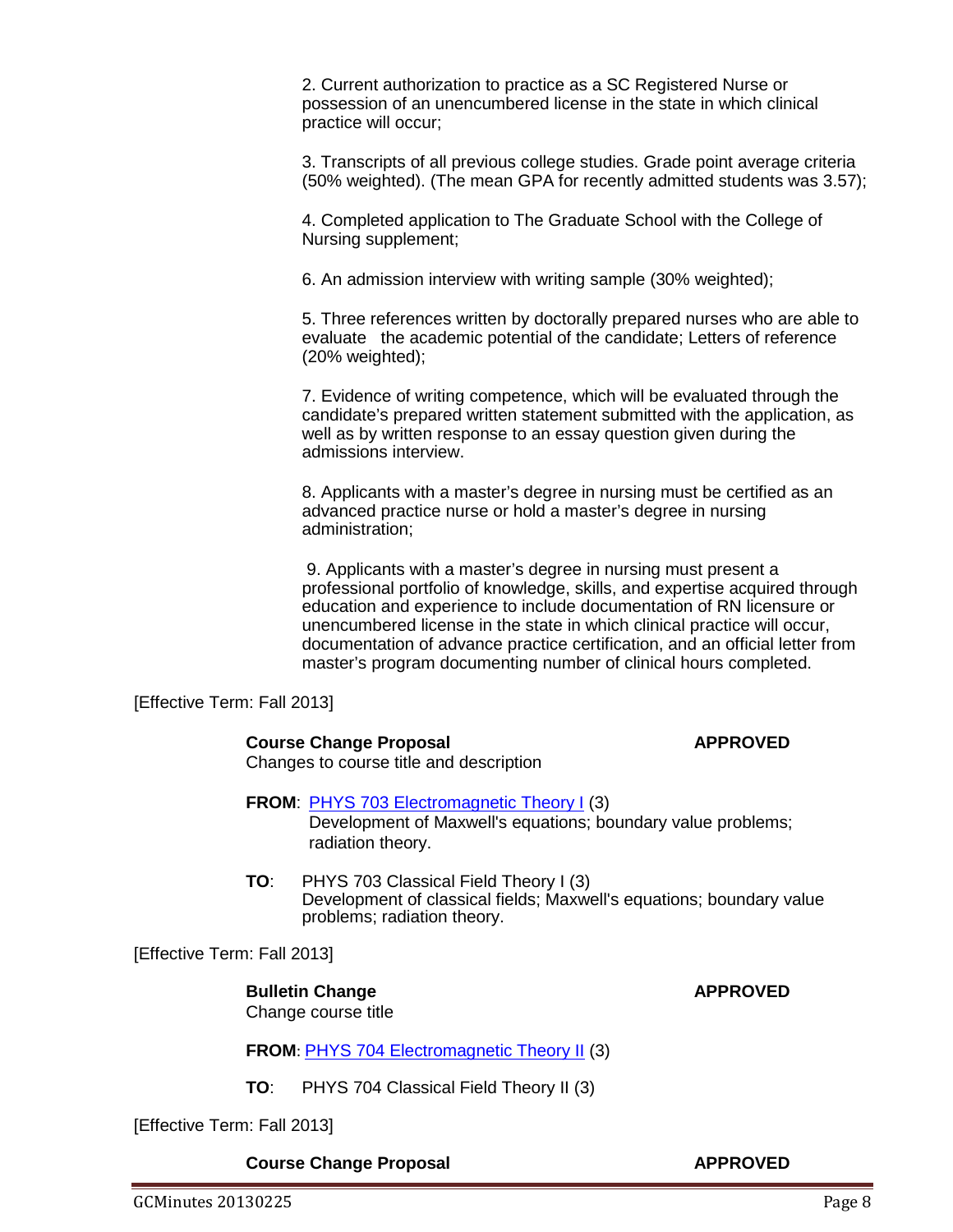Changes to course title and prerequisites/corequisites

**FROM**: [PHYS 708 General Relativity](http://gradschool.sc.edu/facstaff/gradcouncil/2012/PHYS%20708%20General%20Relativity%20CCP%20u20130214.pdf) (3)

**TO**: PHYS 708 General Relativity and Cosmology (3)

Prerequisites/Corequisites: PHYS 701, PHYS 704

[Effective Term: Fall 2013]

**Course Change Proposal <b>APPROVED** Changes to course title, description and prerequisites/corequisities

**FROM**: [PHYS 713 Advanced Quantum Theory I](http://gradschool.sc.edu/facstaff/gradcouncil/2012/PHYS%20713%20Advanced%20Quantum%20Theory%20I%20CCP%20u20130214.pdf) (3) Non-relativistic quantum electrondynamics. Relativistic wave equations. Propagator theory. Field theory of relativistic quantum electrodynamics.

**TO**: PHYS 713 Advanced Quantum Theory (3) Second Quantization. Relativistic formulations of quantum mechanics.

Prerequisite: PHYS 712

[Effective Term: Fall 2013]

**Course Change Proposal <b>APPROVED** Changes to course title, description and prerequisites/corequisites

**FROM**[:PHYS 714 Advanced Quantum Theory](http://gradschool.sc.edu/facstaff/gradcouncil/2012/PHYS%20714%20Advanced%20Quantum%20Theory%20II%20CCP%20u20130214.pdf) II **(3)** A continuation of PHYS 713

**TO**: PHYS 714 Quantum Field Theory (3) Theory of quantized fields. Introduction to renormalization. A continuation of PHYS 713

Prerequisite: PHYS 713

[Effective Term: Fall 2013]

### **New Course Proposal** *APPROVED*

[PHYS 715 Many-Body Quantum Theory](http://gradschool.sc.edu/facstaff/gradcouncil/2012/PHYS%20715%20Many-Body%20Quantum%20Theory%20NCP%20u20130214.pdf) (3)

Effective field theory, particle-hole, quasiparticles.

Prerequisite/Corequisite: PHYS 713

[Effective Term: Fall 2013]

**Course Change Proposal APPROVED** Delete Course

**FROM: [PHYS 717 Nuclear Theory I](http://gradschool.sc.edu/facstaff/gradcouncil/2012/PHYS%20717%20Nuclear%20Theory%20I%20CCP%20u20130214_Redacted.pdf) (3)** 

**TO**: Delete course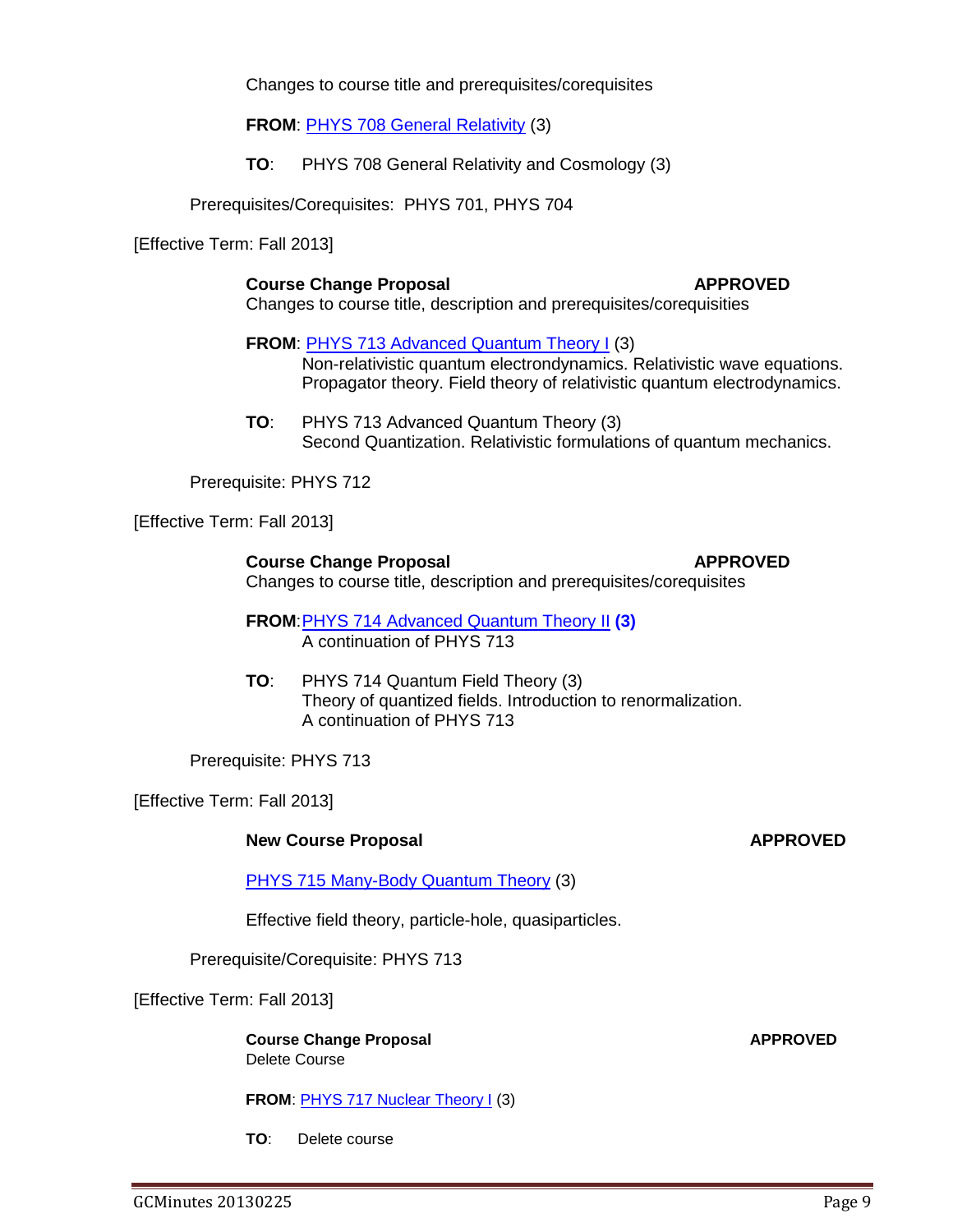[Effective Term: Fall 2013]

### **Course Change Proposal APPROVED**

Changes to course title, description, and prerequisites/corequisites

**FROM**: [PHYS 721 Nuclear Physics](http://gradschool.sc.edu/facstaff/gradcouncil/2012/PHYS%20721%20Nuclear%20Physics%20CCP%20u%2020130214.pdf) (3) Nuclear physics, mainly from the experimental standpoint.

**TO**: PHYS 721 Subatomic Physics (3) Baryons and mesons, quarks and leptons; symmetries; electromagnetic and weak interactions, QCD, and the standard model; experimental tools in subatomic physics.

Prerequisite: PHYS 511 or equivalent

[Effective Term: Fall 2013]

### **New Course Proposal APPROVED**

[PHYS 722 Advanced Nuclear Particles](http://gradschool.sc.edu/facstaff/gradcouncil/2012/PHYS%20722%20Advanced%20Nuclear%20Physics%20NCP%20u%2020130214.pdf) (3) Nuclear and hadronic structures and reactions.

Prerequisites/Corequisites: PHYS 721

[Effective Term: Fall 2013]

**Course Change Proposal APPROVED**

# Changes to course title, description and prerequisites/corequisites

## **FROM**: [PHYS 723 Elementary Particles I](http://gradschool.sc.edu/facstaff/gradcouncil/2012/PHYS%20723%20Elementary%20Particles%20I%20CCP.pdf) (3)

Introduction to elementary particles. The quark model. Symmetry principles and conservation laws. Calculation of cross sections and decay rates using Feynman rules. Accelerators, particle detectors, and experiments. Electromagnetic cross sections.

Corequisite: 712 Prerequisites: PHYS 701, 703, 711

**TO**: PHYS 723 Advanced Particle Physics (3) Introduction to gauge theories; particle physics and experiments.

Prerequisite: PHYS 721

[Effective Term: Fall 2013]

**Course Change Proposal APPROVED** Delete Course

# **FROM: [PHYS 724 Elementary Particles II](http://gradschool.sc.edu/facstaff/gradcouncil/2012/PHYS%20724%20Elementary%20Particles%20II%20CCP.pdf) (3)**

**TO**: N/A

[Effective Term: Fall 2013]

**Course Change Proposal <b>APPROVED**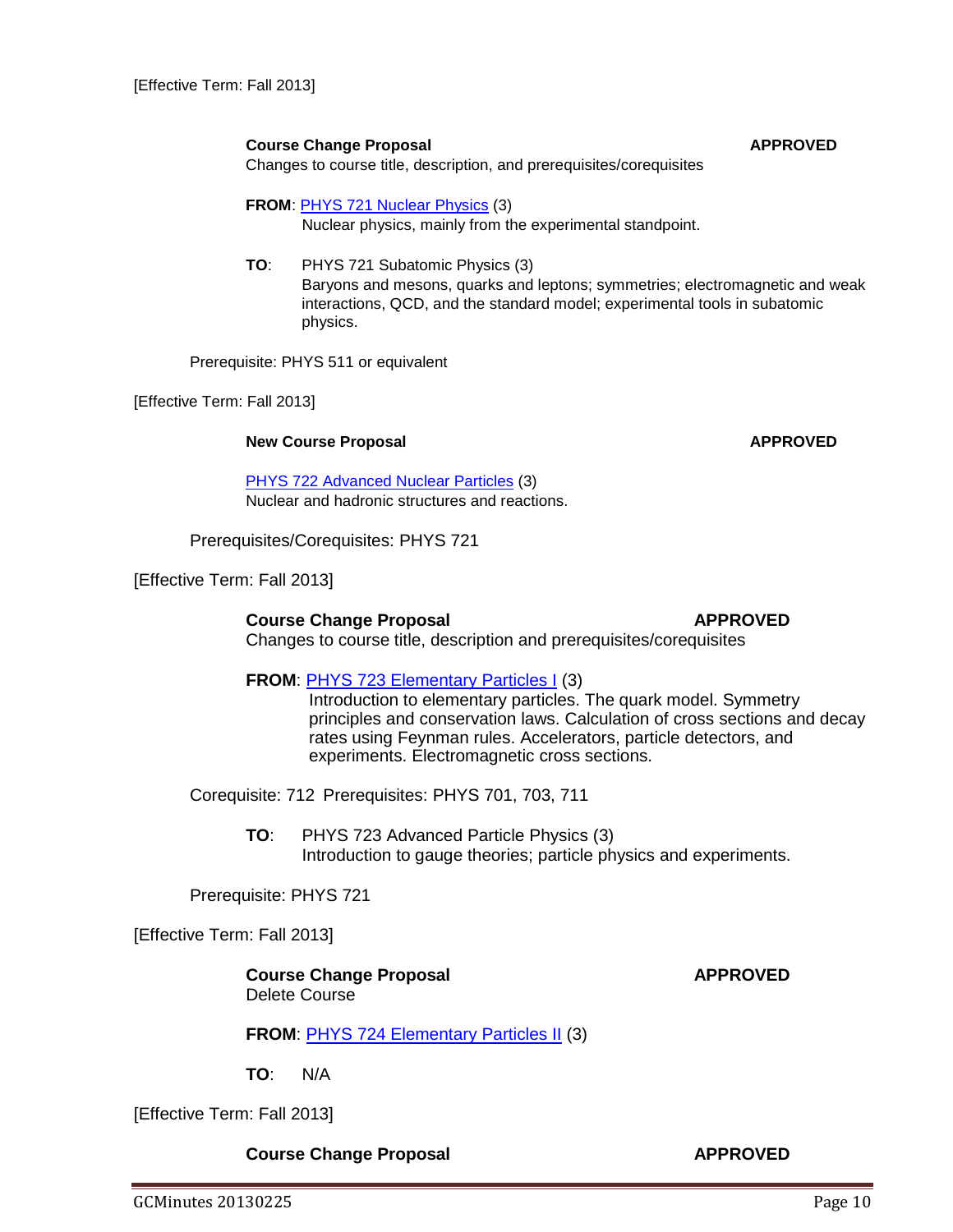Changes to course title, description, and prerequisites/corequisites

**FROM**: [PHYS 725 Solid State Physics](http://gradschool.sc.edu/facstaff/gradcouncil/2012/PHYS%20725%20Solid%20State%20Physics%20CCP%20u20130214.pdf) (3)

The crystalline state of matter and its main characteristics. Electric and magnetic properties of metals, semiconductors, and insulators.

**TO:** PHYS 725 Condensed Matter Physics (3) The crystalline state of matter and its main characteristics. Electromagnetic and thermal properties of metals, semiconductors, and insulators.

Prerequisite: PHYS 512 or equivalent

[Effective Term: Fall 2013]

### **Course Change Proposal APPROVED**

Changes to the course title, description, and prerequisites/corequisites.

**FROM: [PHYS 726 Superconductivity](http://gradschool.sc.edu/facstaff/gradcouncil/2012/PHYS%20726%20Superconductivity%20CCP%20u20130214.pdf) (3)** 

Theory and description of conventional and high temperature superconductors and their properties.

**TO:** PHYS 726 Advanced Condensed Matter Physics (3) Advanced topics in Solid State Physics, superconductivity, Quantum Hall Effect, and Anderson Localization

Prerequisite: PHYS 725

[Effective Term: Fall 2013]

**Course Change Proposal <b>APPROVED** Delete Course

### **FROM**: [PHYS 728 SOLID STATE THEORY](http://gradschool.sc.edu/facstaff/gradcouncil/2012/PHYS%20728%20Solid%20State%20Theory%20CCP%20u20130214.pdf) (3)

**TO**: N/A

[Effective Term: Fall 2013]

11**. Report of the Humanities, Social Sciences, Education, and Related Professional Programs Committee** (J. Daniel Jenkins)

Dr. Jenkins announced Dr. Weldon-Stewart as the new Humanities Committee Chair.

### 12. **Report of the Petitions and Appeals Committee** (Erik Drasgow)

No Report

### 13. **Other Committee Reports**

Mr. Moore readdressed the GRE issue regarding responsibility of regulations.

Dr. Mitchell stated there would be very few, if any, of those kinds of regulations that would appear on the website rather than the graduate studies bulletin.

Mr. Moore stated the old bulletin references application requirements but does not reference admissions requirements unless a program/degree requires them specifically. He feels there should be consistent information within the bulletin and questions who,